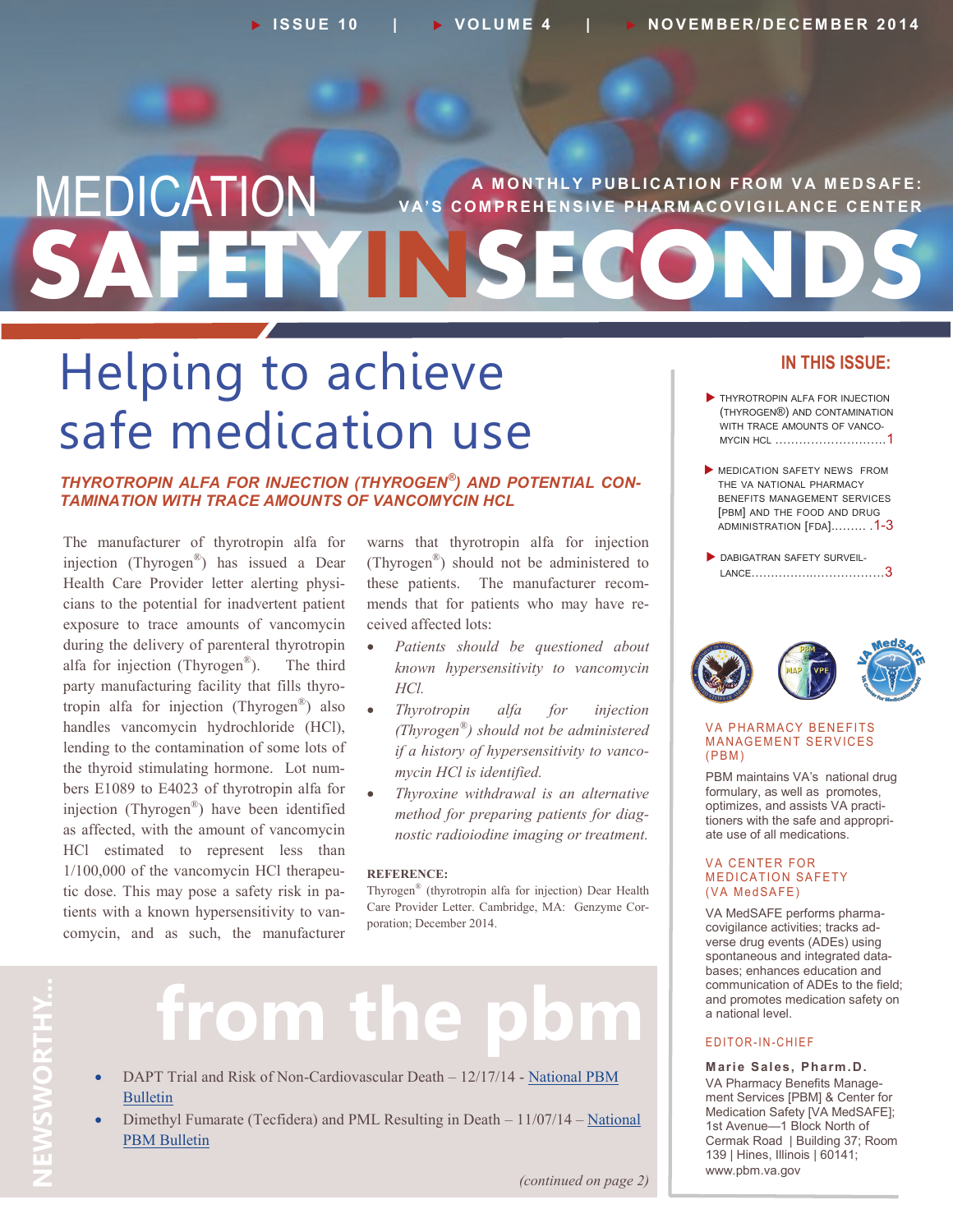# from the fda *continued from page 1)*

#### **MENTAL HEALTH**

[FDA reporting mental health drug ziprasidone \(Geodon\) associated with rare but potentially fatal skin reactions](http://www.fda.gov/Drugs/DrugSafety/ucm426391.htm) 12/11/2014

FDA reviewed six worldwide cases of Drug Reaction with Eosinophilia and Systemic Symptoms (DRESS) temporally associated with ziprasidone use (onset of symptoms 11-30 days after initiation) reported to the FDA Adverse Event Reporting System (FAERS). Hospitalization occurred in all cases and no deaths were reported. FDA required the manufacturer of ziprasidone (marketed under the brand name, Geodon, and its generics) to add a new warning for DRESS to the *Warnings and Precautions* section of the drug labels for the capsule, oral suspension, and injection formulations. DRESS is a serious skin reaction that can spread to other parts of the body and has a mortality rate of up to 10%. Management of DRESS consists of early recognition of the syndrome, discontinuation of the offending agent as soon as possible, supportive care, and in cases with extensive organ involvement, treatment with systemic corticosteroids.

Provider should be aware that:

- Drug Reaction with Eosinophilia and Systemic Symptoms (DRESS) appears to occur within the first month of therapy.
- DRESS consists of three or more of the following:
	- cutaneous reaction (such as rash or exfoliative dermatitis)
	- eosinophilia
	- fever
	- lymphadenopathy, and
	- one or more systemic complications such as hepatitis, nephritis, pneumonitis, myocarditis, pericarditis, and pancreatitis.

Clinicians should consider:

- Explaining the signs and symptoms of severe skin reactions to pertinent patients and telling them when to seek immediate care. **This is especially important when initiating ziprasidone.**
- Stopping ziprasidone treatment immediately if DRESS is suspected.
- Counseling all patients receiving ziprasidone to contact their providers in the event of any new rash, although DRESS is not known to occur beyond 4 weeks of therapy with ziprasidone.

### **NEUROLOGY**

#### [FDA warns about case of rare brain infection PML with MS drug Tecfidera \(dimethyl fumarate\)](http://www.fda.gov/Drugs/DrugSafety/ucm424625.htm) 11/25/2014

A death following development of progressive multifocal leukoencephalopathy (PML) in a patient with multiple sclerosis (MS) treated with dimethyl fumarate (Tecfidera) has been reported by the manufacturer to the FDA. The patient participated in the placebo arm of the DEFINE trial and joined the ENDORSE extension study receiving dimethyl fumarate (Tecfidera) in a dose-blinded manner twice or three times daily. The patient had no prior immunosuppression with natalizumab (Tysabri); had 4.5 years exposure to dimethyl fumarate (Tecfidera); and had Grade 3 lymphopenia ( $> 0.2 \text{ X } 10^9$  /L and  $\lt 0.5 \text{ X } 10^9$ /L) for 3.5 years. The patient displayed symptoms of relapse in July 2014. Imaging and CSF analysis at that time indicated potential PML; however a final diagnosis was not made. The patient expired from aspiration pneumonia. Information describing this case of PML is being added to the drug label.

A decrease in lymphocyte counts is an identified risk of dimethyl fumarate (Tecfidera). Severe, prolonged lymphopenia is a known risk factor for PML. As detailed in the VA PBM [Dimethyl Fumarate \(Tecfidera\) Criteria](http://www.pbm.va.gov/PBM/clinicalguidance/criteriaforuse/Dimethyl_Fumarate_Tecfidera_CFU_update_March_2014.doc)  [for Use Update March 2014:](http://www.pbm.va.gov/PBM/clinicalguidance/criteriaforuse/Dimethyl_Fumarate_Tecfidera_CFU_update_March_2014.doc)

- Before initiating treatment with dimethyl fumarate (Tecfidera), a recent complete blood count (CBC) (i.e. within 6 months) should be available.
- A lymphocyte count below  $500/\mu$ L (equal to less than  $0.5x10^9$ /L) is an exclusion criteria for initiating